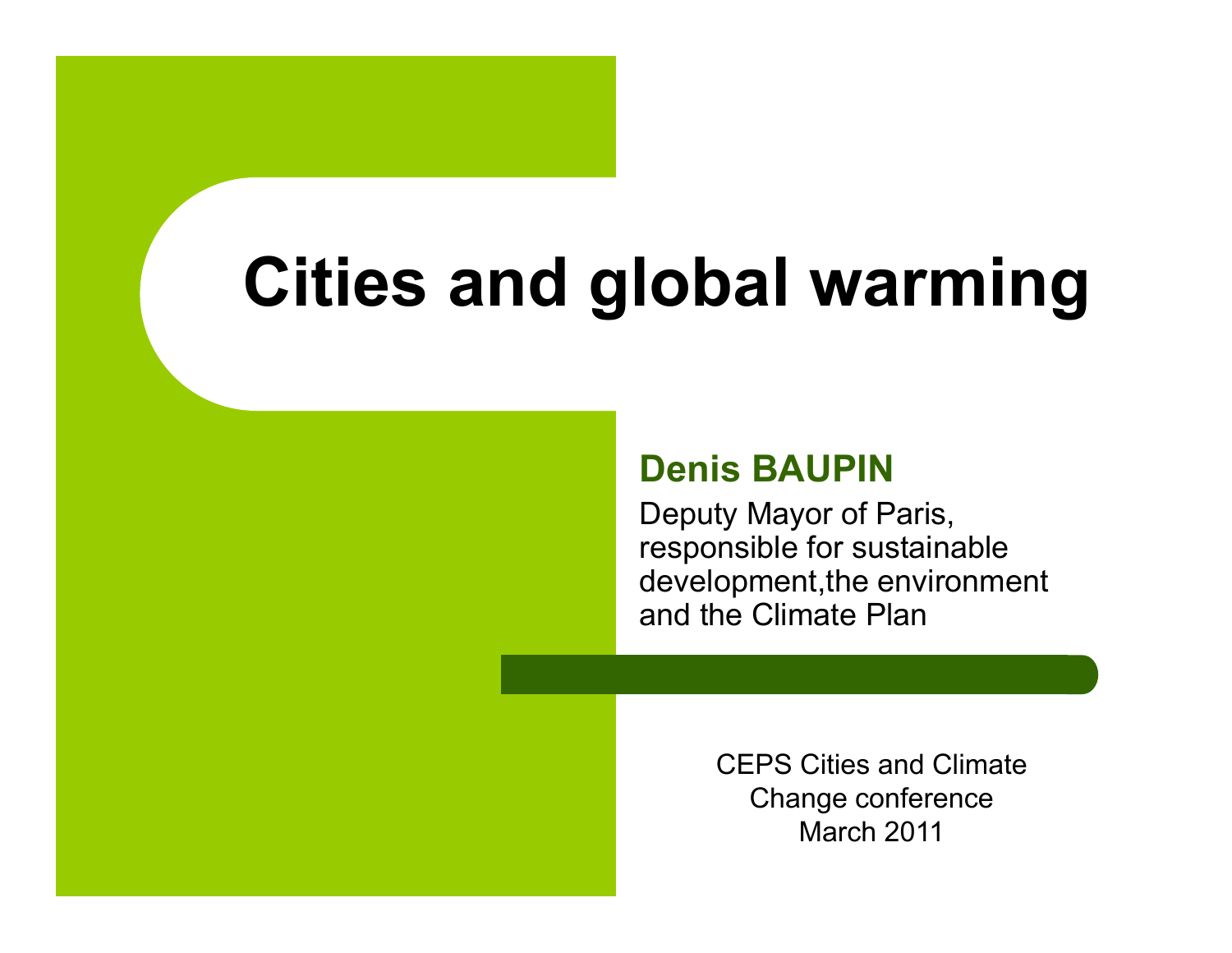#### **Climate Change Issue : The role of Cities**

*50 % of world population 70 % of GHG emissions*



- **INFLUENCE toward** international negotiations, national legislation, networking and sharing of experiences
- **LOCAL ACTION**: build the « post-oil City » in interaction with neighboring territories, pursue ambitious objectives concerning lifestyle (transport, consumption, food, ...)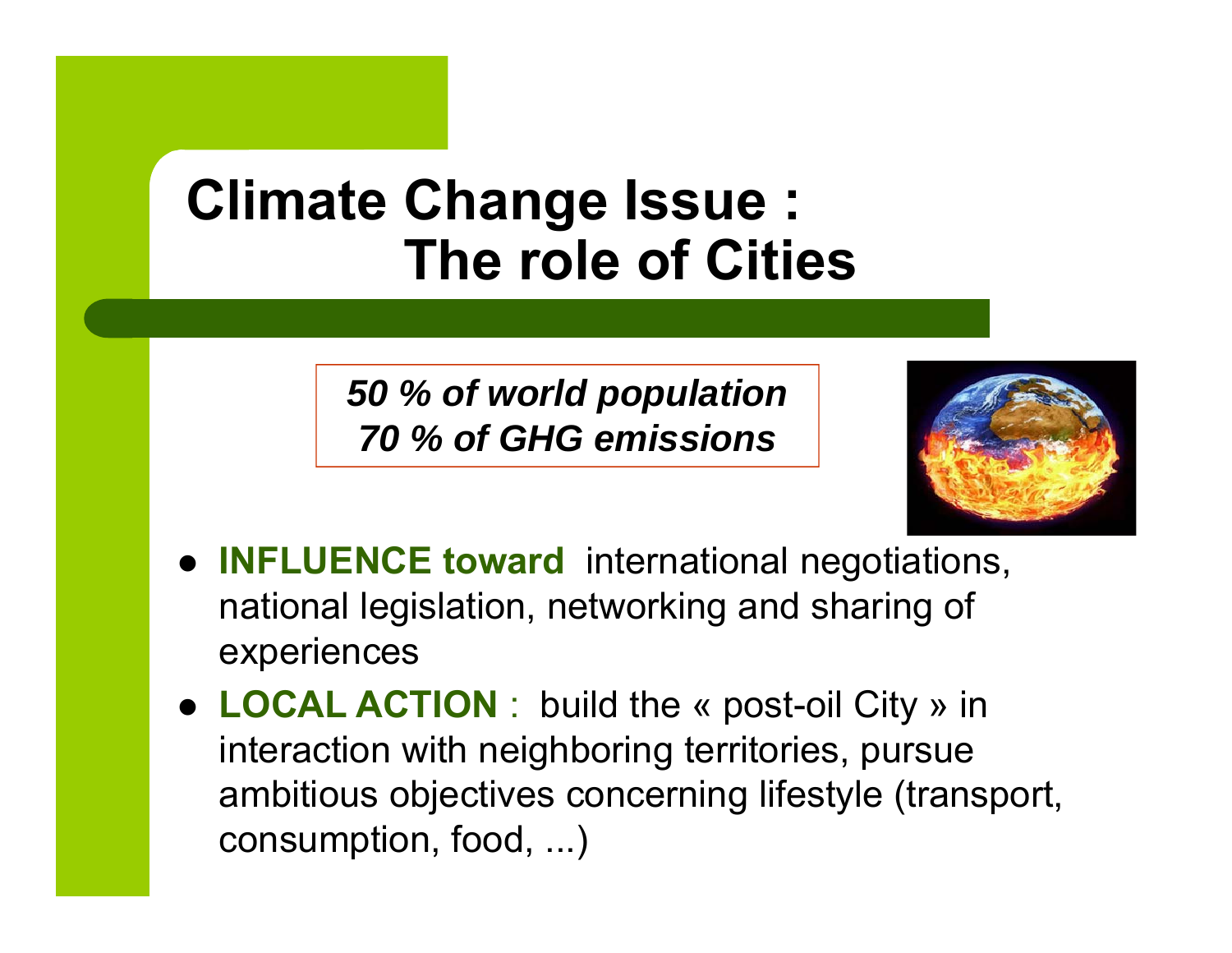# **2 priorities to face climate change…**

 $\bullet$  **Limiting the scope of crises**  $\rightarrow$  **<u>Soberness</u></u>** (in the field of energy, consumption, land development and mobility…)

• Adapting to unavoidable effects  $\rightarrow$  economic & social **<u>robustness</u>** ... (thinking and anticipating the city at +2°  $^{\circ})$ 

**Reducing our dependence on and vulnerability to fossil resources**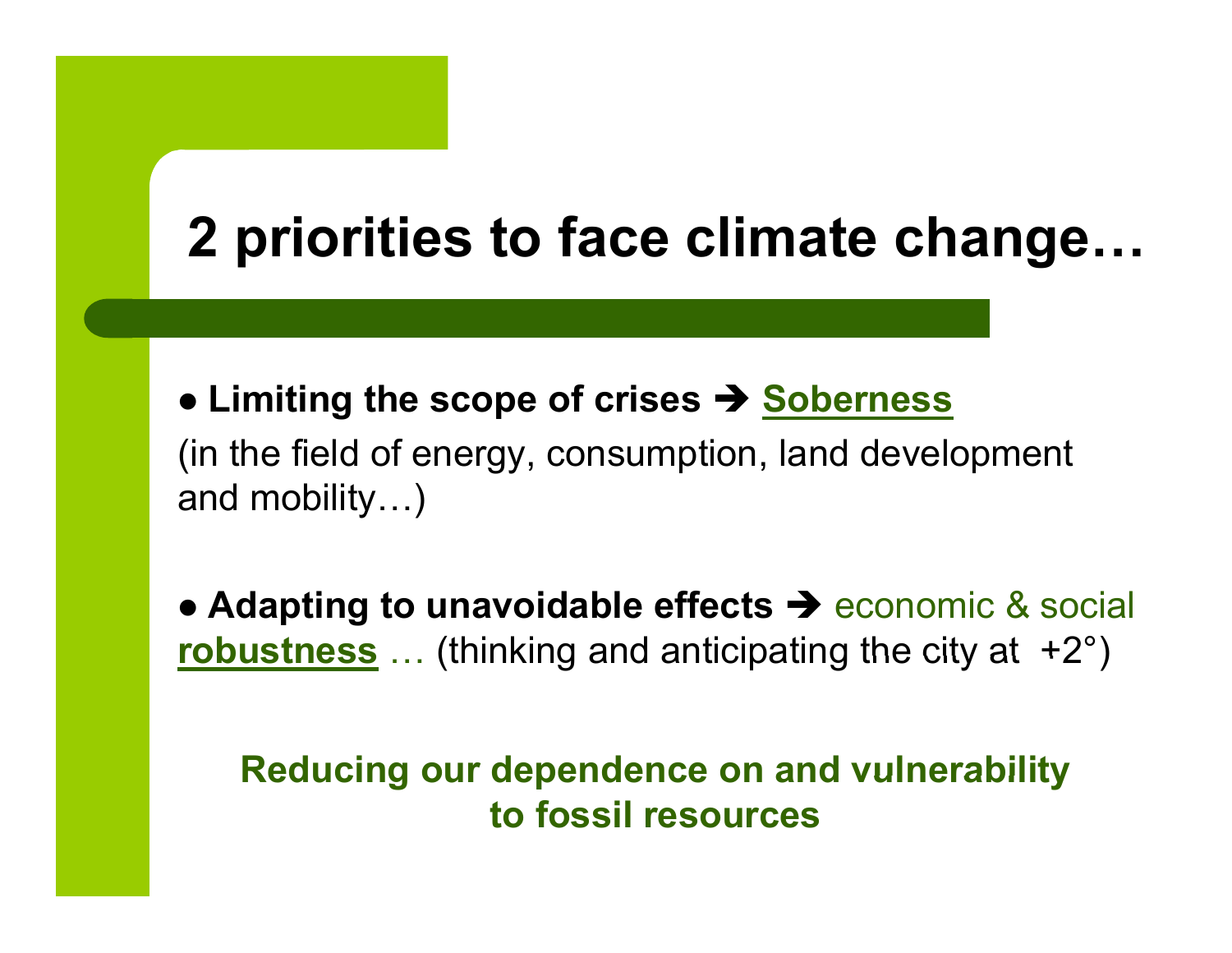#### **M t l f ti f Many too ls o f action for « post oil » cities**

**Adapt to crises and reduce their impact**

- **Urban development**
- z **Travels - Transportation – sustainable mobility**
- z **Thermal retrofit of existing buildings**
- **Control of consumptions**
- z **E // R bl i Energy Renewable energies**
- z **Waste**
- $\bullet$ **Responsible procurements**
- **Animation and mobilization of the territory**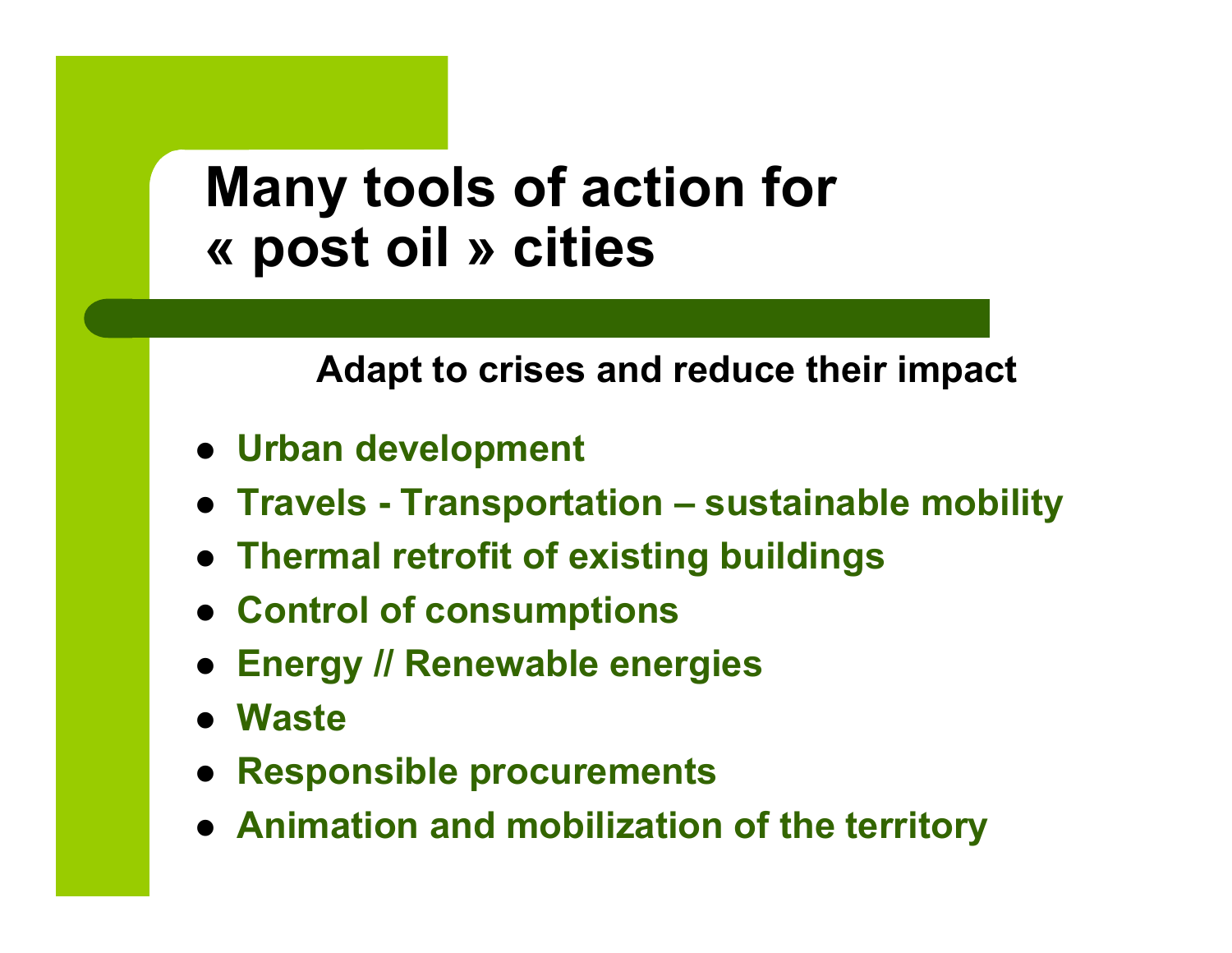

## **The Paris Climate Change Plan**

- $\rightarrow$  Voted unanimously by Paris City Council on October 1, 2007
- $\rightarrow$  75% drop in GHG in 2050 compared with 2004
	- 25% **reduction of GHG emissions on the territory territory**in 2020
	- 25% **reduction of energy consumption** on the territory
	- 25% energy consumption of the territory from **renewable energies.**

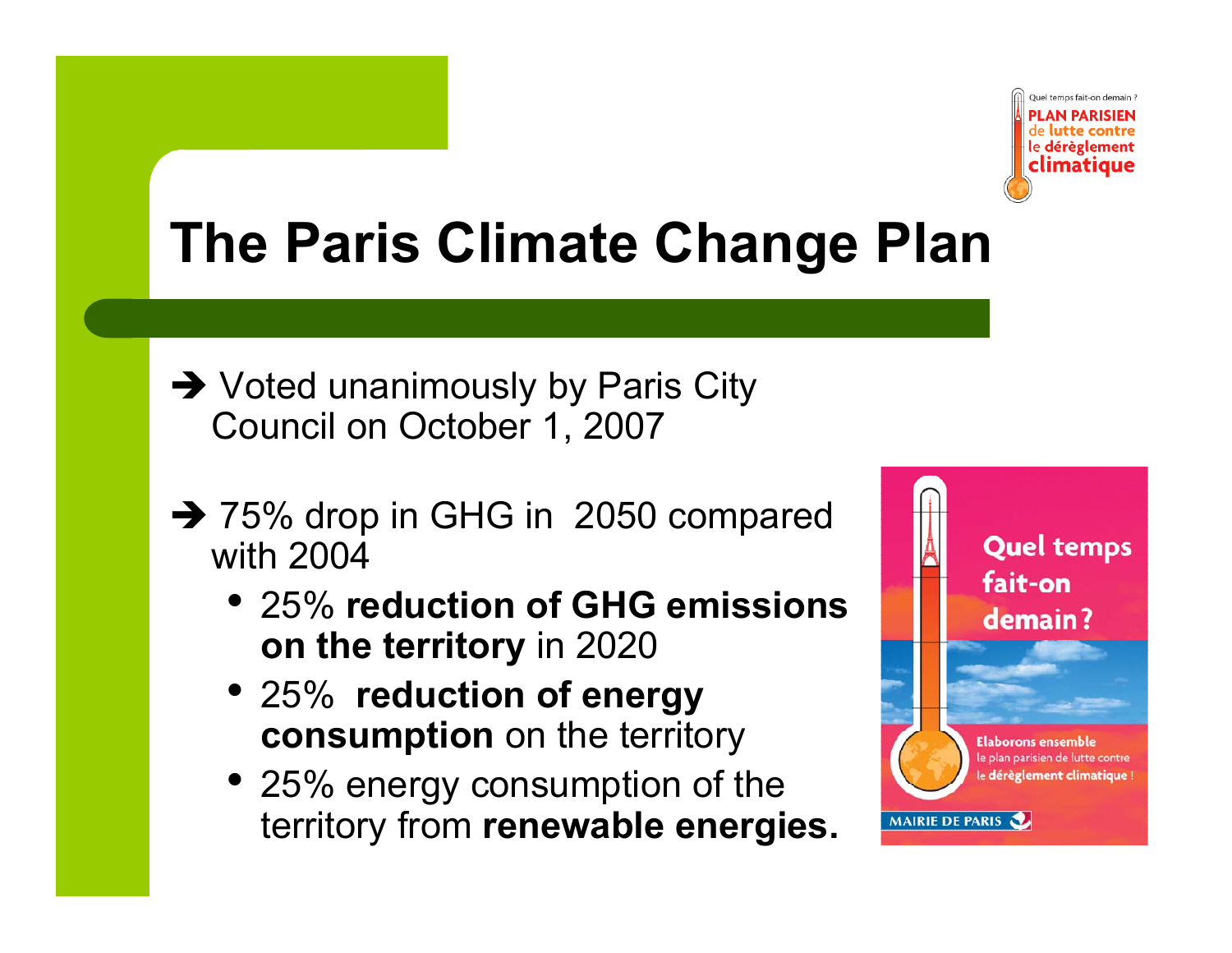

# **Actions of Paris Climate Plan**

- $\bullet$  **Consumption :** Energy sobriety and efficiency
	- **► Thermal insulation of buildings**
	- **► Renovation of street lighting**
	- **► Green and efficient transports**
- **Production :** Relocate energy production with **renewables**
- **Distribution : smart grid**, development of district heating and cooling network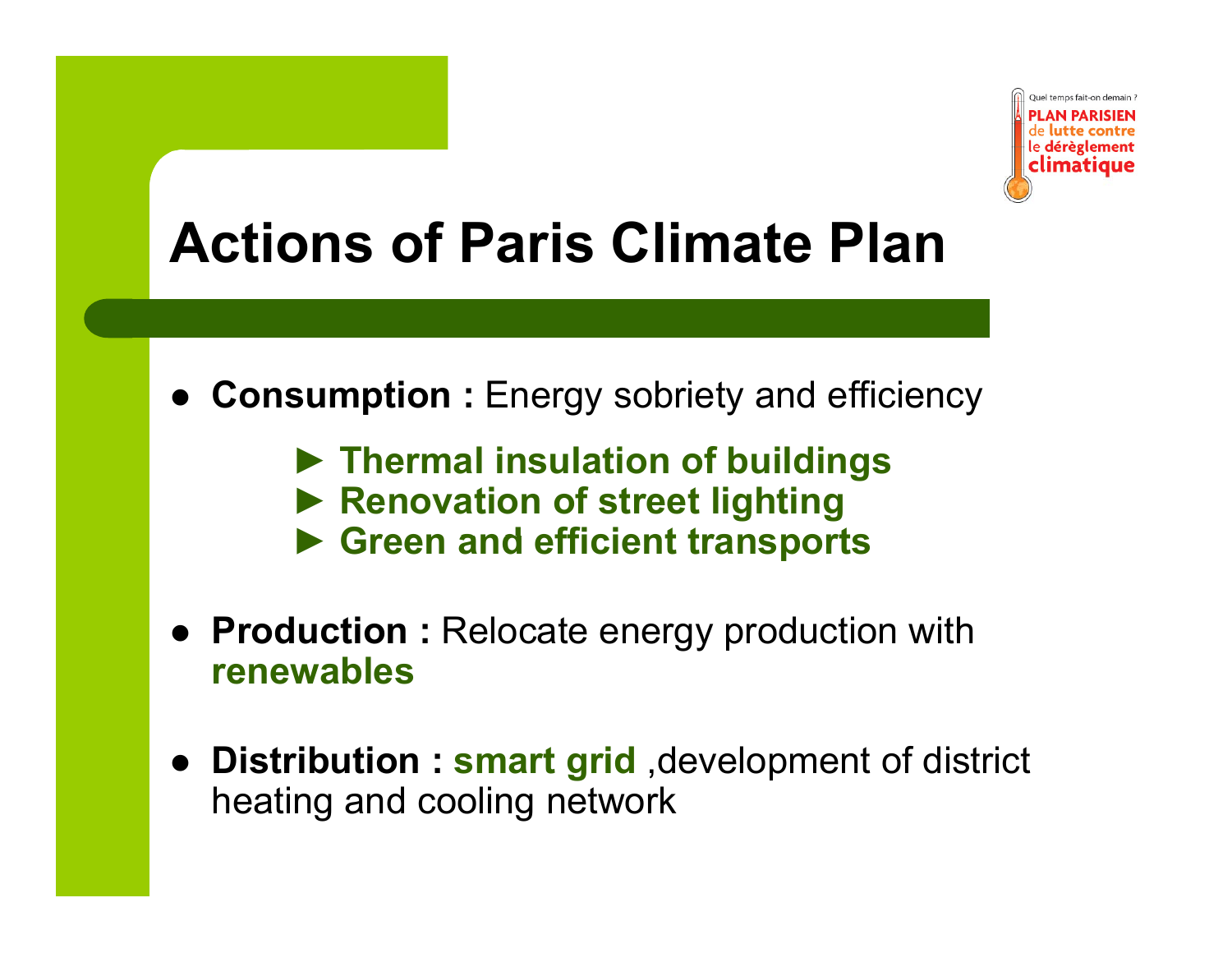

#### **Priority to public transport and sustainable mobilities**

**Objectives :** to reduce the environmental impact of travels and improve the mobility of the Parisians and the Ile de France population

- Expanding **PT offer**
- Bicycle plan **, Vélib Vélib'**
- **Better sharing of public spaces** in favour of soft trans portation means
- Charter on « **goods in the city** »

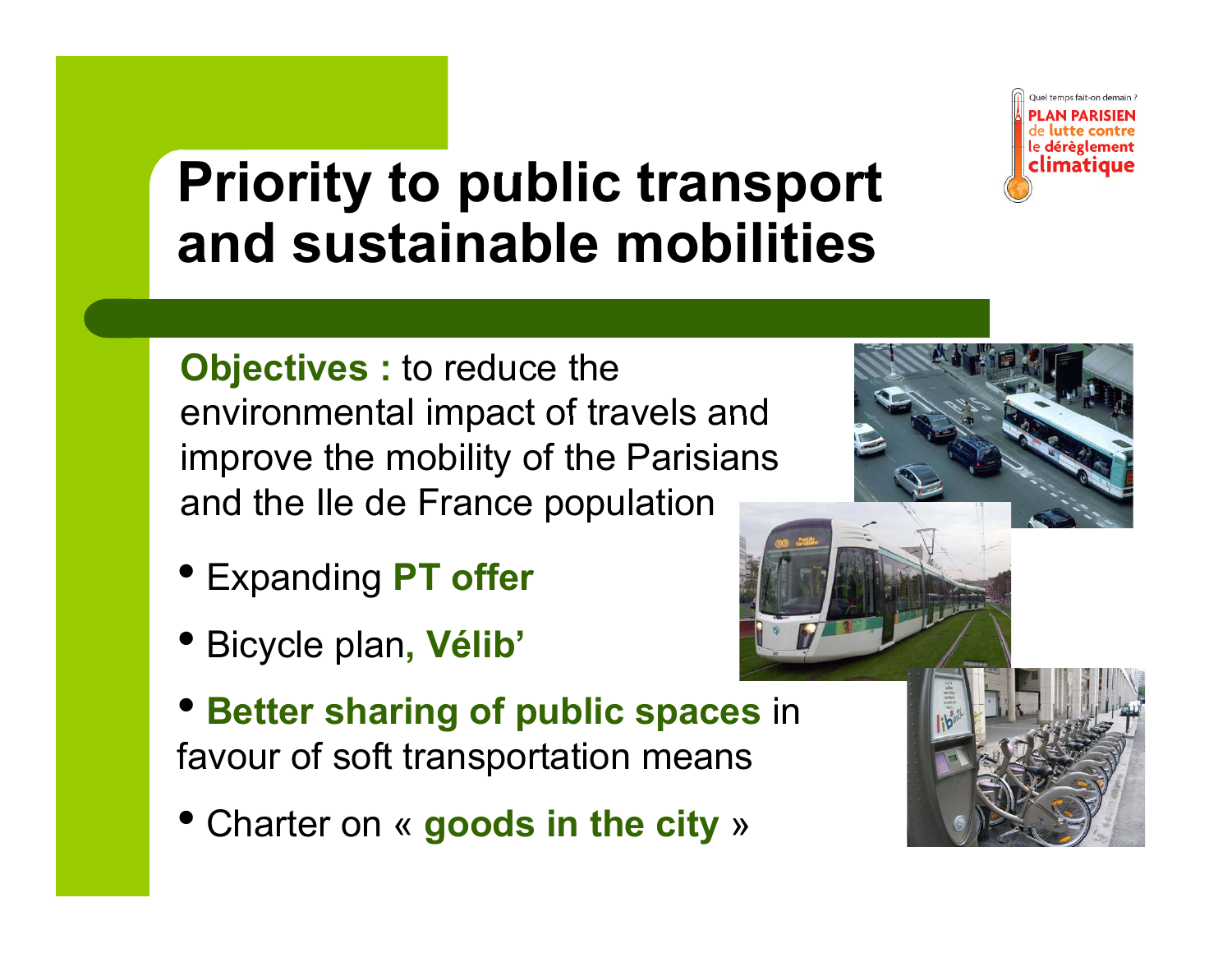

#### **Sustainable mobilities : concrete results**  Evolution 2001/2008

- z **P bli t t ff ublic transpor t offer** : **+ 14%**
- z **Car traffic : - 25%**
- z **Air quality** :
	- **- 32 % NOx** emissions
	- **- 9% CO2** emissions
- z **Road safet y** : **200 deaths** avoided



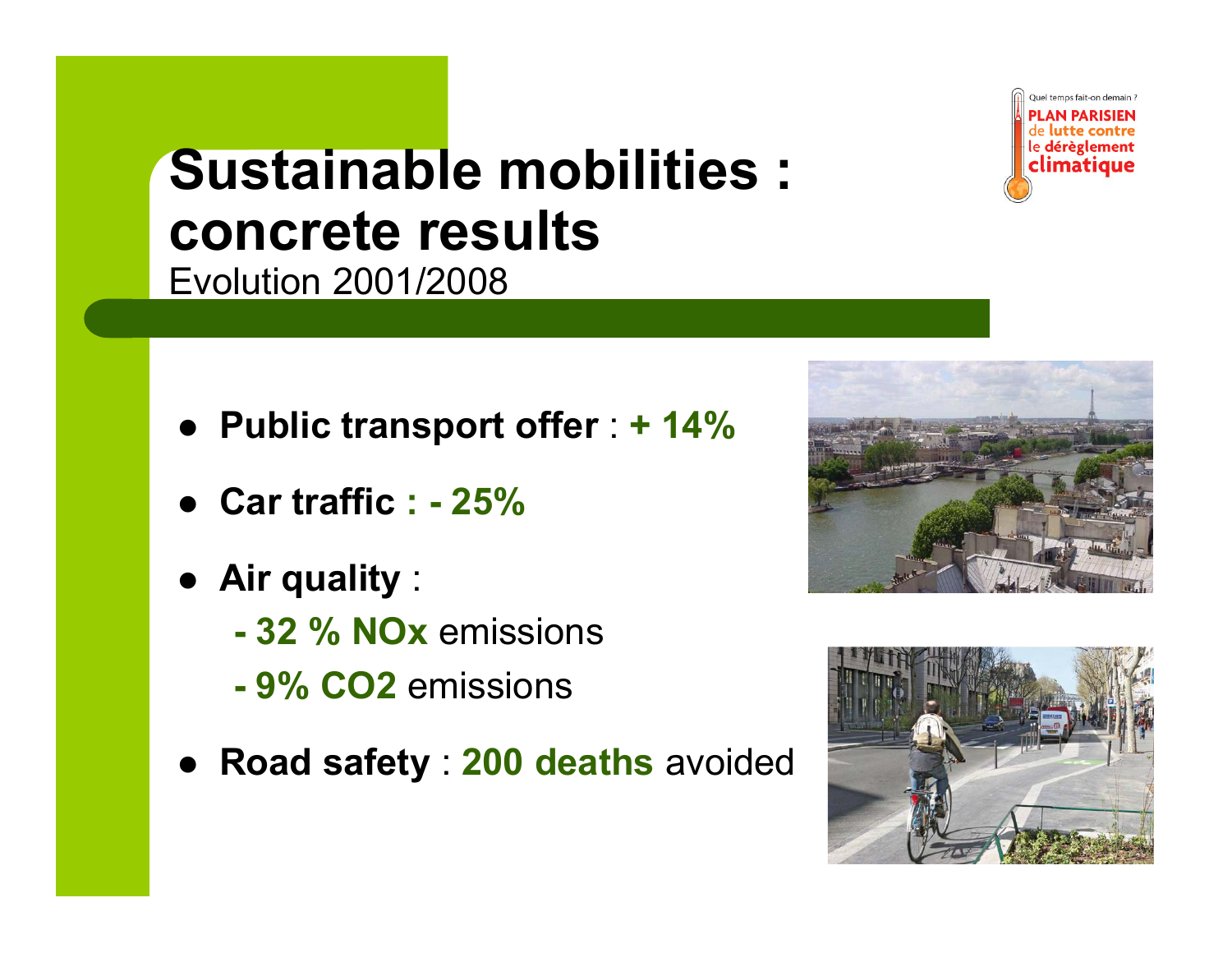

#### **Th l ti f bli Therma l renovation o f public schools**

- z **Thermal refurbisment of 600 public** schools in the Paris area
- z **Energy Performance Contracts**
- z **Partnership: European I t tB k Inves tmentBan**andothers investors
- z **Budget :** 53,4M Euros over 10 years



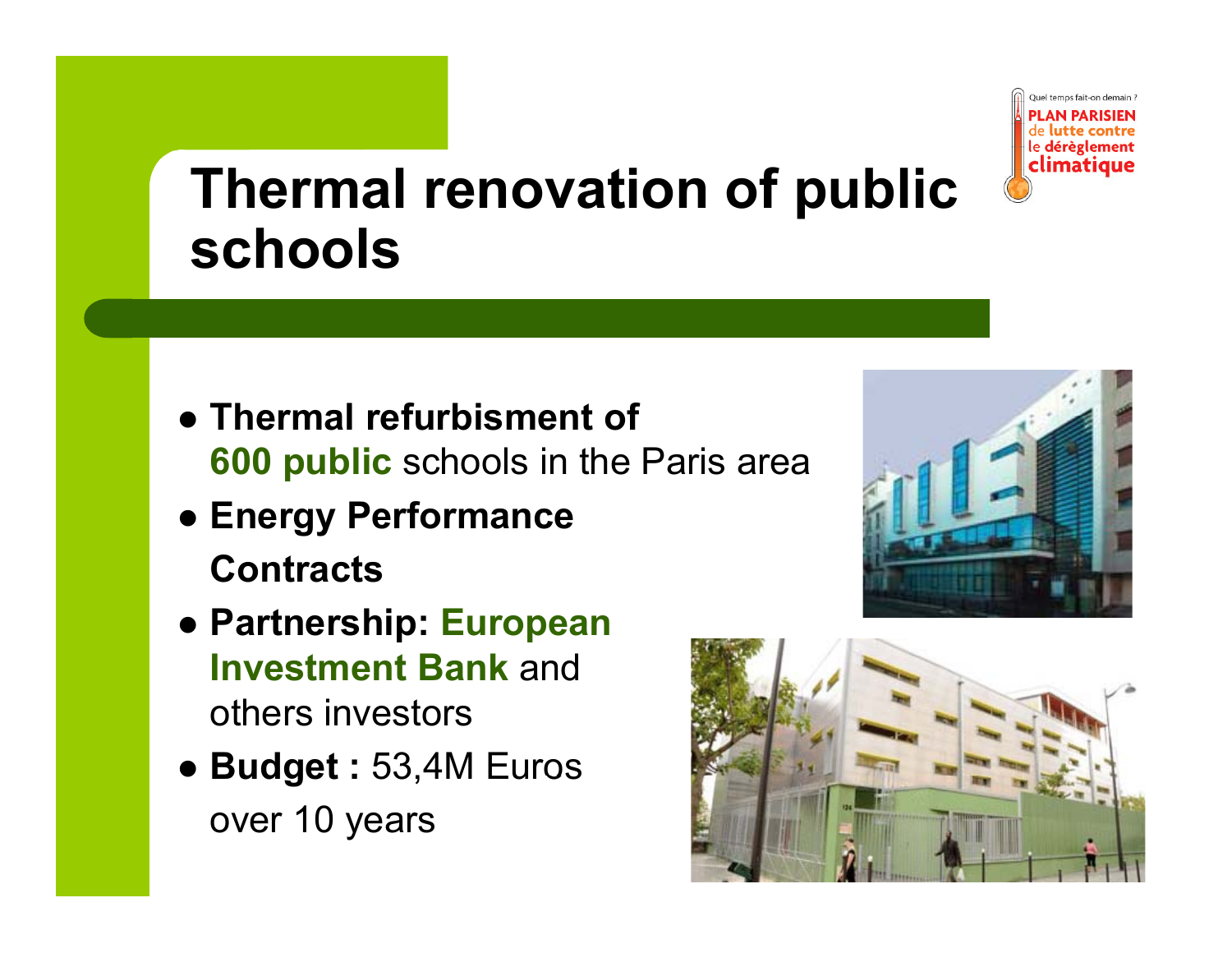

#### **Th l i l ti f i l Thermainsuation of socadwellings 220,000 flats**

- **Thermal retrofit of 4,500 social housing units per** year.
	- ► **Energy Saving** : **34.4 GWh**
- **50 KWh/sqm** in new flats :
	- ► **5500 new social housings in 2011**



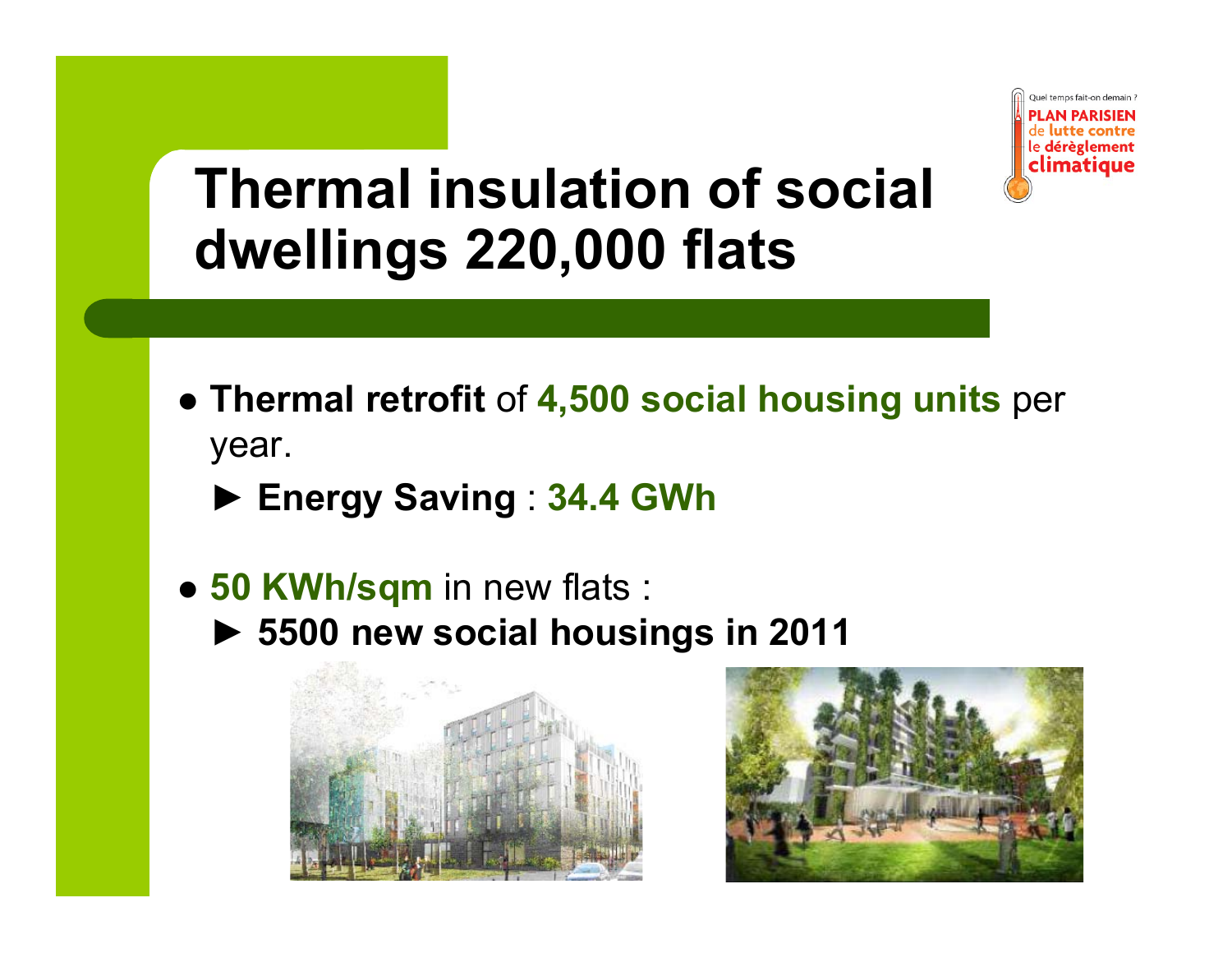

# **Pi t h i Private housings**  1,000,000 flats & houses

#### 6 **COC : all the joint ownerships**

finance 70 % diagnosis cost /

+ 20 % national incentive

- **2009 :** ► 520 joint ownerships contacted
	- ► 12,000 flats in diagnosis
	- ► 2,300 flats : work

#### **↑ 2 sectors of Paris :**

- ► City pays energy efficiency diagnosis
- ► City pays an assistant to help joint ownership to make work sheet.

**First sector :** 328 housings, 24,000 flats. **BUiLDING Insulation Campaign Next sector :** 600 housings, 11,000 flats.

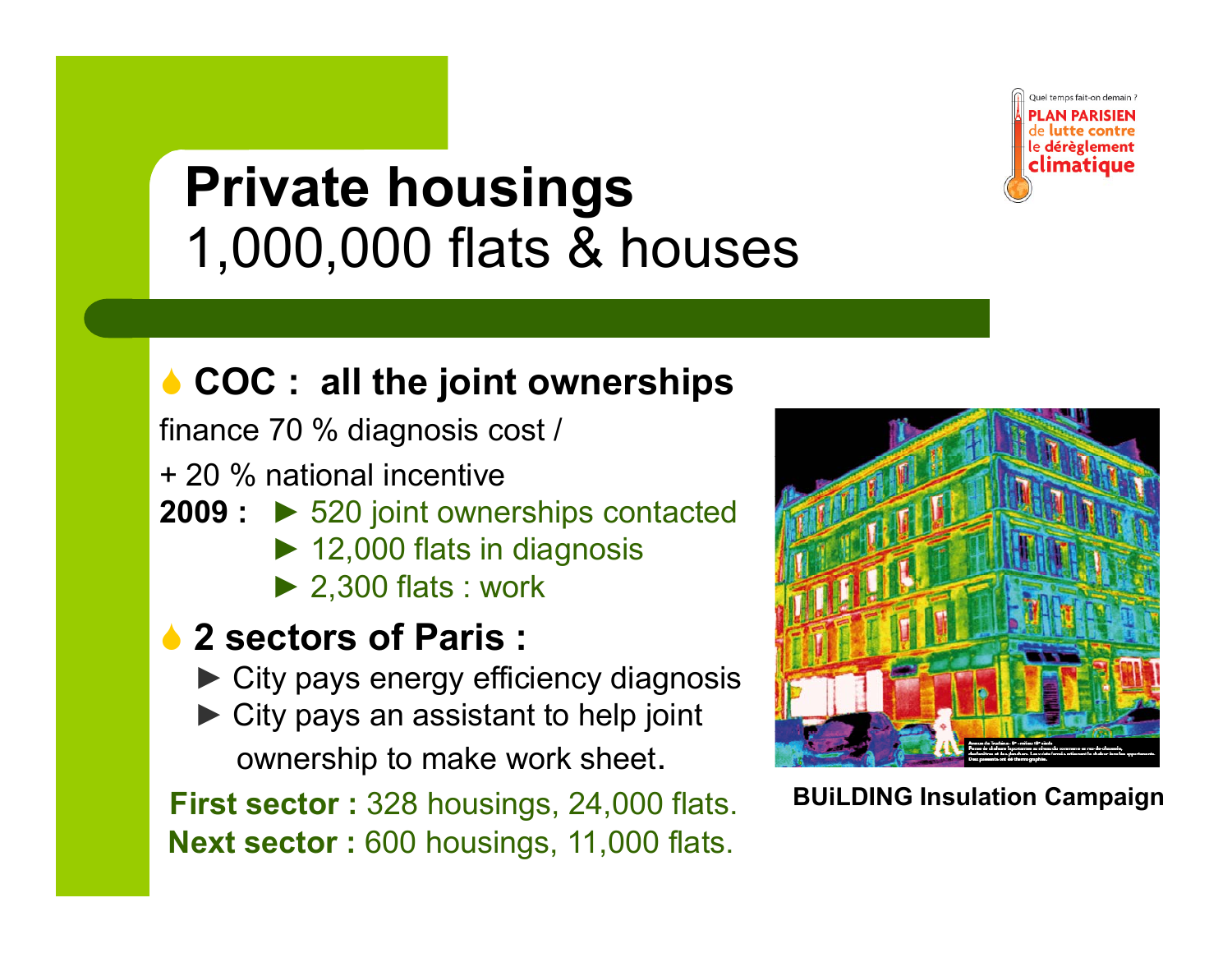

# **Public lighting**

- z **149 Gwh in 2010**
- z **30% reduction** of energy **Guaranteed results** consumption by 2020
- Energy performance contracting :
	- Guaranteed results
	- **Servicing, maintenance and operation**





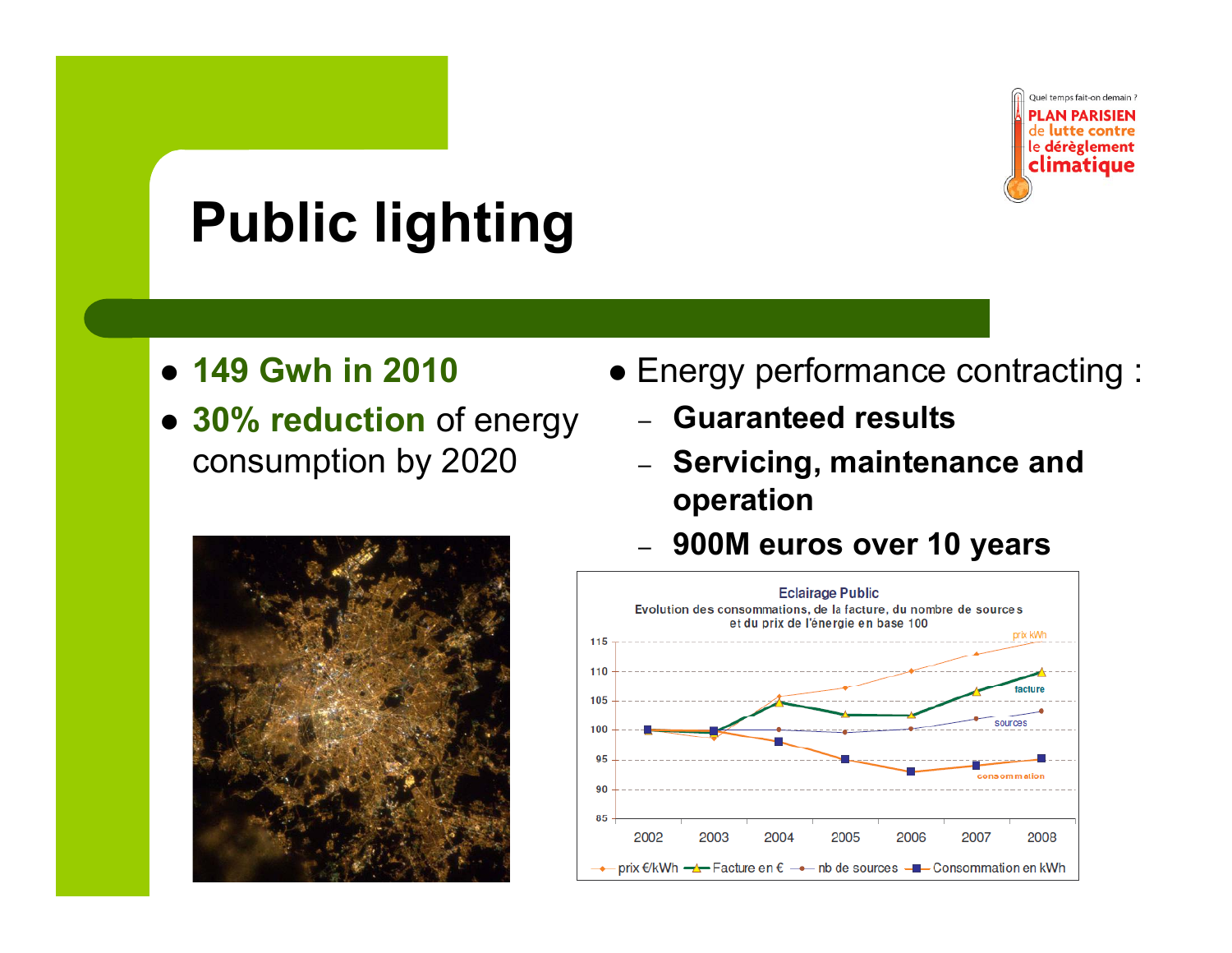

#### **Di t i t h ti t k s r c heating ne twor k :**  massive RES supplier

- ▶ 2<sup>nd</sup> largest network in Europe (1<sup>st=Moscow)</sup> ► **5 500 GWh/y 5,500** (16% of Paris energy needs)
- **Geothermy** : heat recovery from ground (60°C)
	- ► North East Paris Sector (will cover 50,000 housing by 2011)
- z **R l l d il f l b Replace coal an d oil fuel by wood or sludges**
	- ► 200MW unit by 2014
- **Methane from waste** 
	- ► 3 new plants

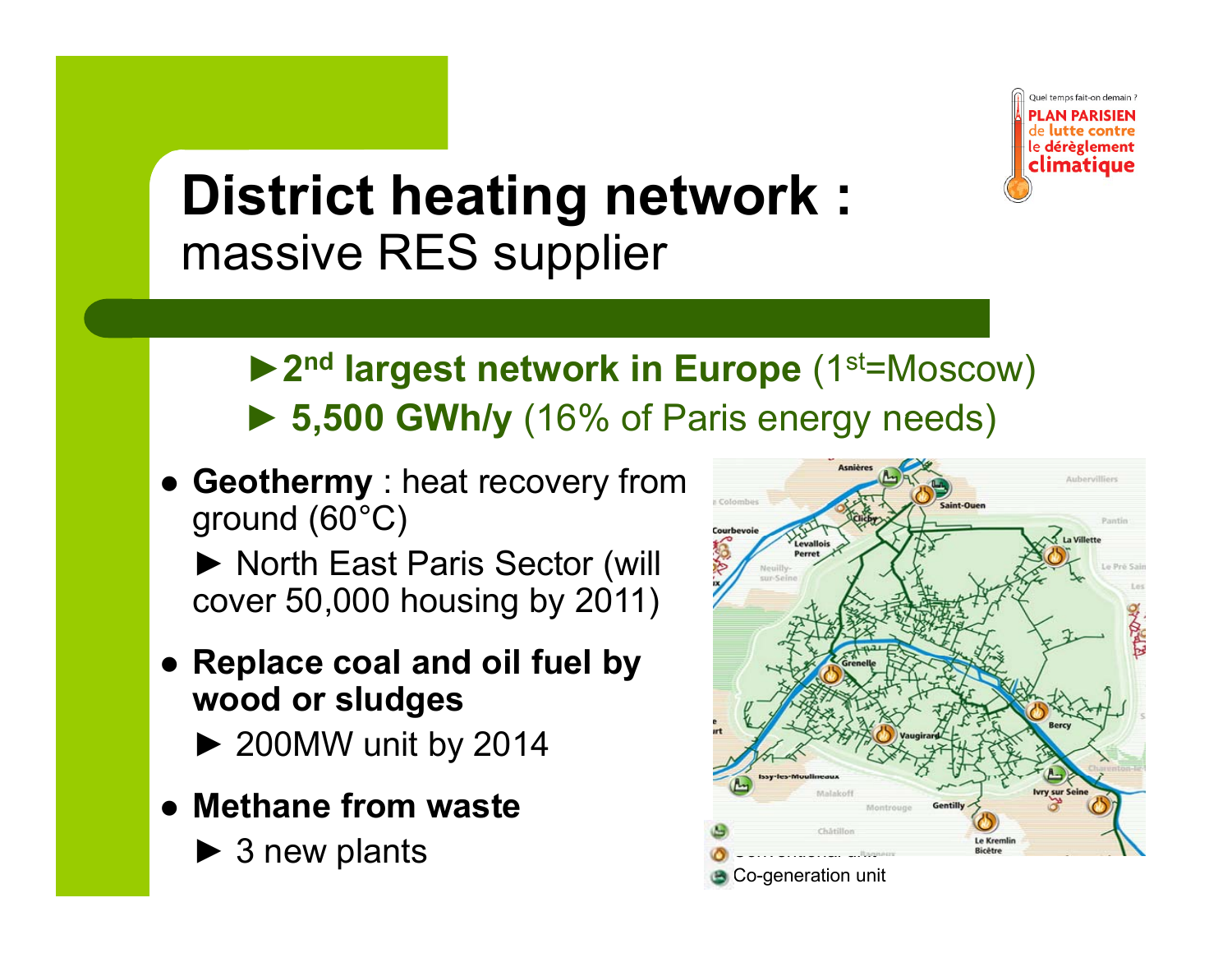

### **Renewable energy**

z **Solar energy** : **200,000m² plan by 2014**





- z **Recover lost energies** : **heat from sewers waters, Metro and train stations**
- **Micro-hydraulic** on the river Seine : **Research program**
- z **Micro wind system above the buildings roofs**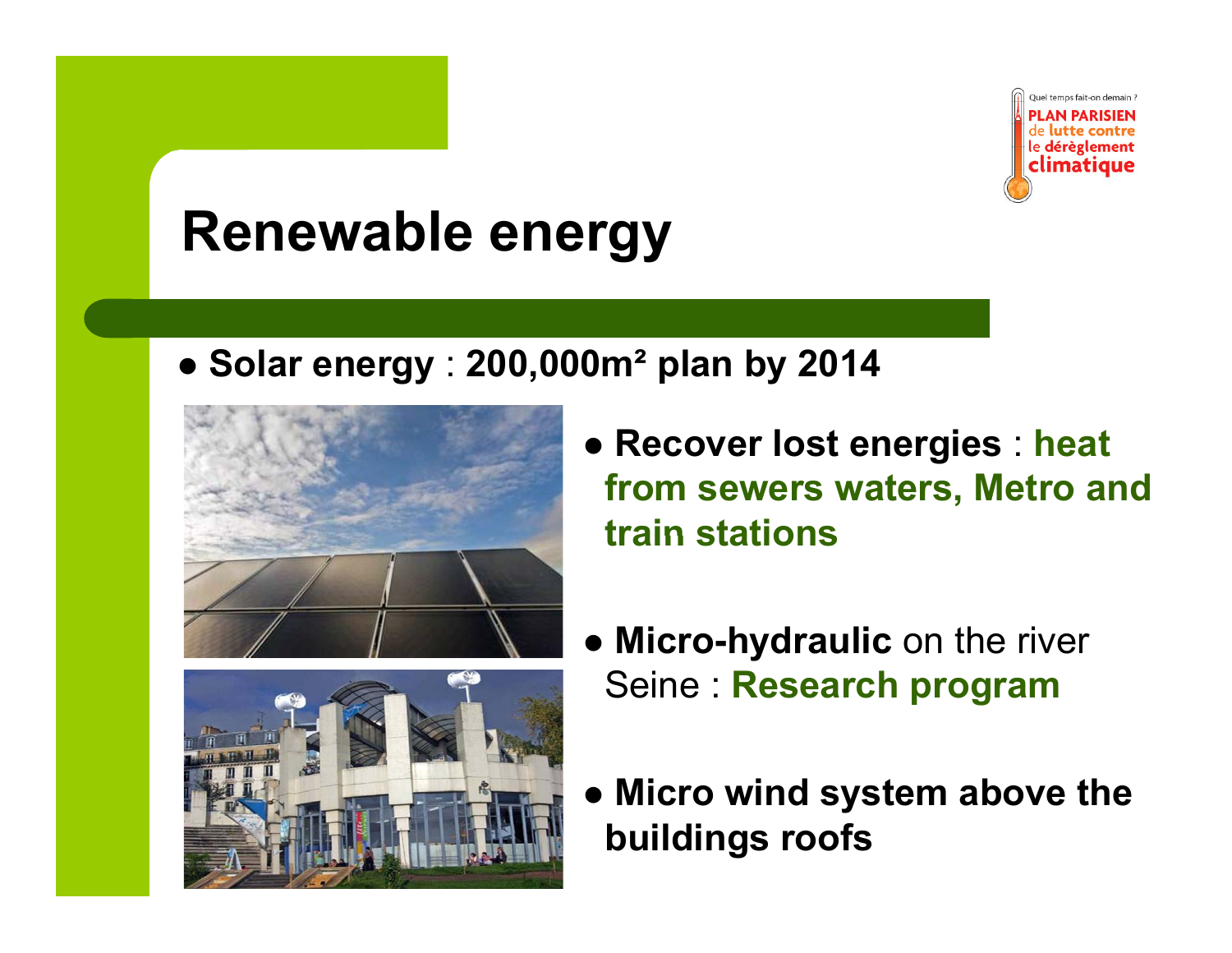

#### **D l i tt f Deve lopp ing a s tra tegy o adaptation to climate change**



- • **Greening plan** , **green and blue network**
- **Wind corridors** , **heat islands islands, etc…** are taken into account inurban planning
- • **Risk management plan** for floods etc...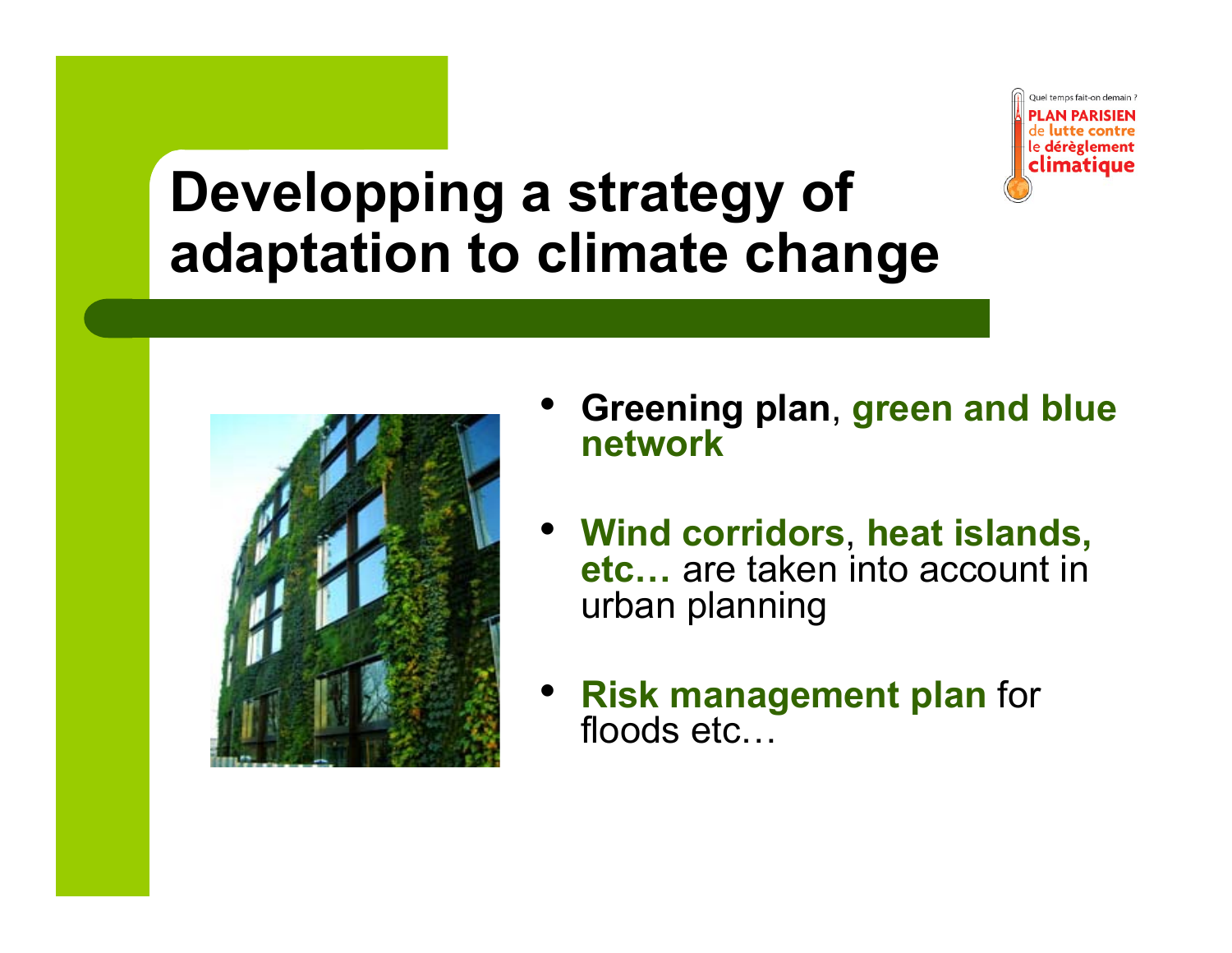

# **Creation of structures dedicated**

- Local operators (public / private) for RES development and third financing
- **Paris's Climate Agency** : Mobilization of 2 millions Parisians, 100,000 buildings, 300,000 companies
	- **► Single Location information** on climate

change and energy efficiency

**► Partnership :** Region, energy companies,

banks, transport company

**►** Center of **technica**l and **financial** expertises